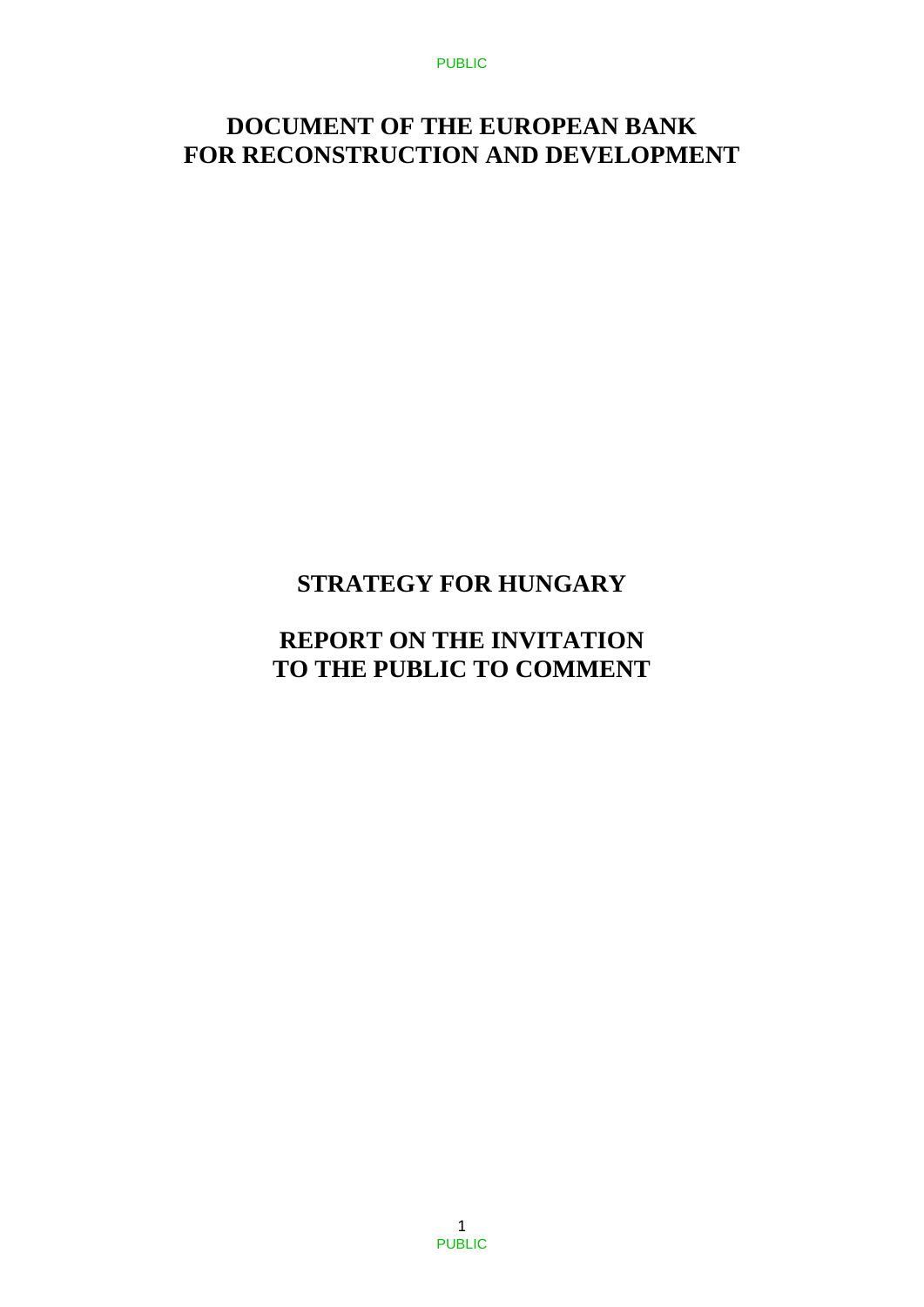## **1. INTRODUCTION**

The objective of this report is to summarise the key comments received from stakeholders during the consultation period on the Bank's Strategy for Hungary and provide the Bank's management responses.

In accordance with the EBRD Access to Information Policy (AIP), the draft strategy for Hungary was posted on the EBRD website in English and Hungarian for 45 calendar days, starting from 27 November 2020. The public was invited to comment on the draft strategy no later than 11 January 2021. The previous strategy was also made available on the EBRD website at [https://www.ebrd.com/documents/strategy-and-policy-coordination/strategy-for](https://www.ebrd.com/documents/strategy-and-policy-coordination/strategy-for-hungary.pdf)[hungary.pdf.](https://www.ebrd.com/documents/strategy-and-policy-coordination/strategy-for-hungary.pdf)

Information about the public consultation process was posted on the EBRD's dedicated "Have your say" webpage, which highlights the latest opportunities for the public to comment on the Bank's policies and strategies under review. Targeted notifications of the consultation process were sent to local and international civil society organisations (CSOs) that have expressed interest in the Bank's work in the country.

During the consultation period, one set of written comments was received by the EBRD from two linked civil society organisations: MKIK (the Hungarian Chamber of Commerce and Industry) and KAVOS Zrt.

In line with the Bank's increased efforts to involve civil society at an early stage of country strategy development, the EBRD organised a consultative meeting with civil society organisations on 8 October 2020. The objective of the meeting was to gather civil society's feedback during the preparatory phase for developing the draft strategy. 7 participants from different civil society organisations participated in the consultation.

The EBRD was represented by the Managing Director for Central and South Eastern Europe, the Regional Head for Central Europe, the Head of the Resident Office in Budapest, as well as the Economic, Policy and Governance, the Country Strategy and the Civil Society Engagement teams. The summary of the meeting and the list of CSO participants to the consultation process are provided in the Annex 1 to this report.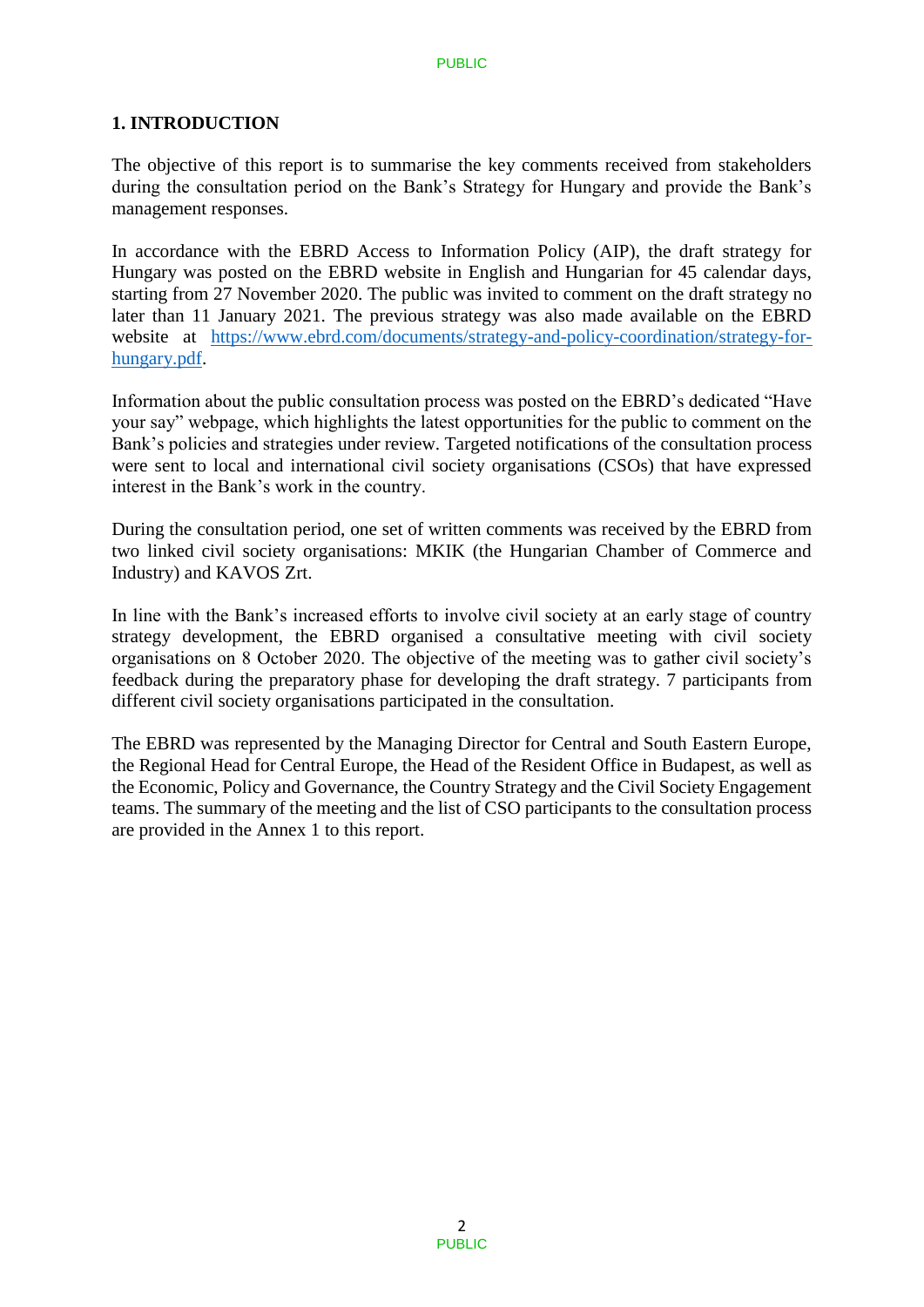## **2. PUBLIC COMMENTS AND STAFF RESPONSES**

| <b>Comment</b>                                                                                                                                                                                                                                                                                                                                                                                    | <b>EBRD Response</b>                                                                                                                                                                                                                                                                                                                                                                                                                                                                                                                                                                                                                                                                                                                                                                                                                                                                                                                                                                                                                                                                                            |  |
|---------------------------------------------------------------------------------------------------------------------------------------------------------------------------------------------------------------------------------------------------------------------------------------------------------------------------------------------------------------------------------------------------|-----------------------------------------------------------------------------------------------------------------------------------------------------------------------------------------------------------------------------------------------------------------------------------------------------------------------------------------------------------------------------------------------------------------------------------------------------------------------------------------------------------------------------------------------------------------------------------------------------------------------------------------------------------------------------------------------------------------------------------------------------------------------------------------------------------------------------------------------------------------------------------------------------------------------------------------------------------------------------------------------------------------------------------------------------------------------------------------------------------------|--|
| <b>Priority 1 - Support Productivity Improvements through Innovative Financing and Green Investments</b>                                                                                                                                                                                                                                                                                          |                                                                                                                                                                                                                                                                                                                                                                                                                                                                                                                                                                                                                                                                                                                                                                                                                                                                                                                                                                                                                                                                                                                 |  |
| Key objective $1$ – Diversify and deepen financial system products including greening the financial system                                                                                                                                                                                                                                                                                        |                                                                                                                                                                                                                                                                                                                                                                                                                                                                                                                                                                                                                                                                                                                                                                                                                                                                                                                                                                                                                                                                                                                 |  |
| The EBRD Strategy for Hungary in the next 5 years aims at just one<br>priority, the development of green economy and green<br>infrastructure. However, the recent circumstances of the economic<br>recession caused by COVID-19 may necessitate other goals -<br>supported by the previous strategy. The CSOs would welcome the<br>aim of supporting competitiveness and productivity in Hungary. | While the green transition is an important element of the strategy, the Priority<br>(page 13) is also structured around activities that support recovery from the<br>economic recession caused by COVID-19, leading to improved<br>competitiveness and productivity in Hungary. Included in the first Objective<br>is the key statement "Diversify and deepen financial system products"<br>In this context, the third bullet point covers debt, equity and risk sharing<br>products focused on competitiveness, resilience and COVID-19 recovery<br>with no limitation on such investment having specifically to be green.<br>Furthermore, the proposed strategy also covers such activities as the<br>development of capital market, digitalisation or skills upgrades, all of which<br>can be consider independently from the Green priority.<br>The section defining EBRD Country Strategy Priorities (page 12)<br>underscores this goal and specifically refers to "assisting the private sector"<br>to enhance its competitiveness and productivity levels through targeted debt<br>and equity products." |  |
| The country strategy focuses on green economy, however the<br>sectors which had been most affected by the COVID pandemic must<br>be identified and included as a priority $-$ for example, the<br>automotive industry, shipping and tourism. Supporting the<br>underdeveloped sectors can be another priority.                                                                                    | The Priority on page 13 of the country strategy provides the Bank with the<br>flexibility to respond to the COVID pandemic as needed. Moreover, it<br>specifically states that the Bank will "Deploy equity, debt and risk sharing<br>products focused on competitiveness, resilience and COVID-19 recovery"                                                                                                                                                                                                                                                                                                                                                                                                                                                                                                                                                                                                                                                                                                                                                                                                    |  |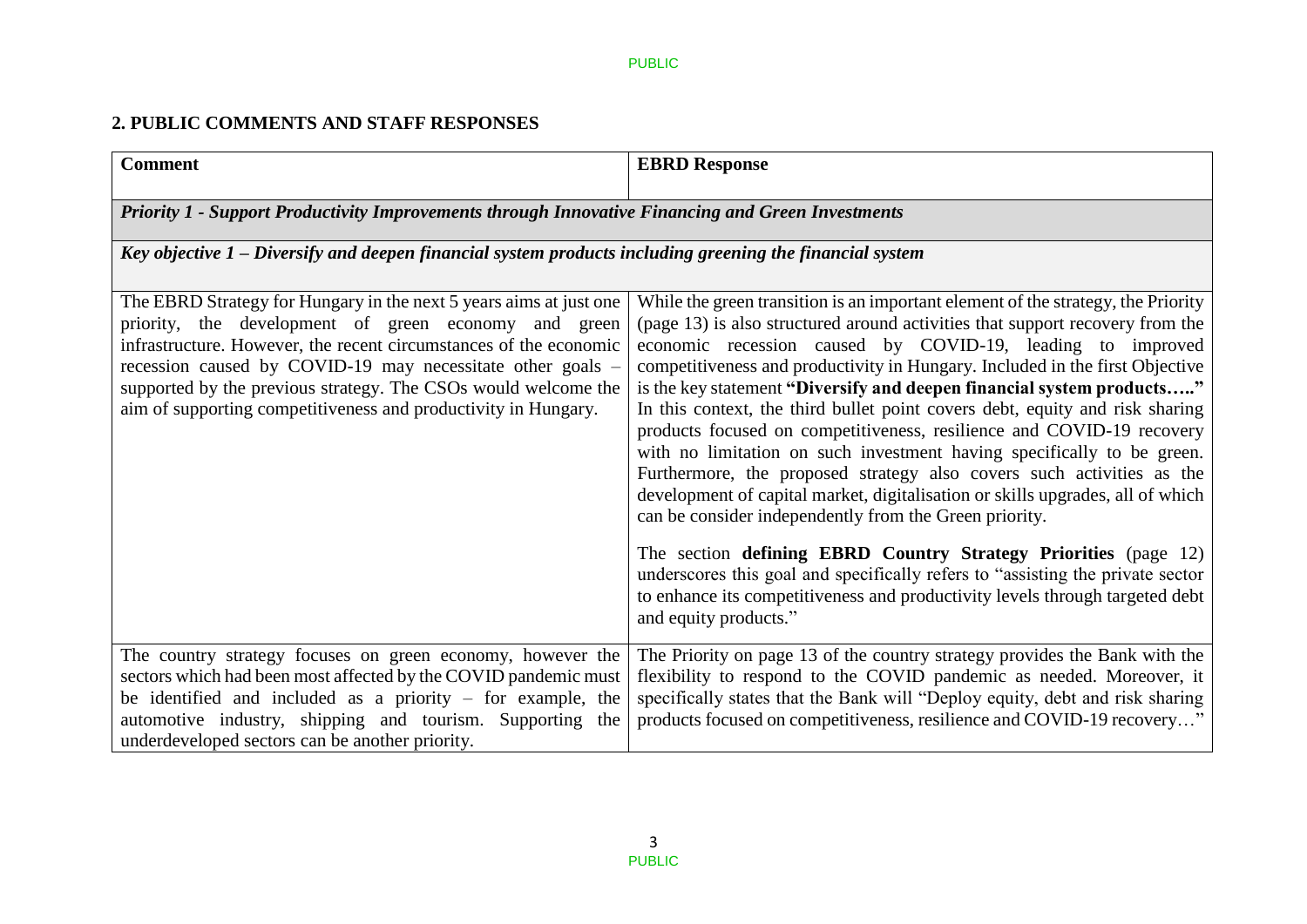| Based on the statement on slide 3 about the high GDP growth rate<br>of recent years, it was also supported by employment growth, the<br>significant decrease of the unemployment rate and considerable rise<br>in wages. The increase of wages was supported by the rise of the<br>governmental minimum and guaranteed minimum wage. In certain<br>sectors, wages rose more considerably due to the lack of<br>professionals, during the COVID-19 pandemic as well. The<br>COVID-19 Action Plan of the Hungarian Government has job<br>protection as a main priority. | The strategy document points out the tight labour market later on in the<br>paragraph, but the final version now modifies the sentence in para 4 to say:<br>"which has supported employment and consumption until Covid-19".                                                                                                                                                                                                                                                                                                                                                                                                                                                                                                                                                                                                                                                                                                                                                                                                     |
|-----------------------------------------------------------------------------------------------------------------------------------------------------------------------------------------------------------------------------------------------------------------------------------------------------------------------------------------------------------------------------------------------------------------------------------------------------------------------------------------------------------------------------------------------------------------------|----------------------------------------------------------------------------------------------------------------------------------------------------------------------------------------------------------------------------------------------------------------------------------------------------------------------------------------------------------------------------------------------------------------------------------------------------------------------------------------------------------------------------------------------------------------------------------------------------------------------------------------------------------------------------------------------------------------------------------------------------------------------------------------------------------------------------------------------------------------------------------------------------------------------------------------------------------------------------------------------------------------------------------|
| As shown on slide 6, competitiveness and innovation in Hungary<br>are strongly connected with the venture capital funds and FDI. The<br>CSO considers that FDI have a key role for stepping out of the<br>recession after the COVID-19 crisis, besides public and private<br>investments. Therefore, the support of FDI can be a relevant priority<br>in the recent strategy as well.                                                                                                                                                                                 | The Bank agrees with this statement that is fully consistent with the proposed<br>priority activities. EBRD will continue to support FDI investments in<br>bankable projects, subject to the Bank being additional.                                                                                                                                                                                                                                                                                                                                                                                                                                                                                                                                                                                                                                                                                                                                                                                                              |
| Given the global liquidity crisis in 2020, the CSO suggests that<br>capital financing and the expansion of direct and indirect bank<br>financing instruments must be included in the strategy in order to<br>provide a long-term solution to the liquidity crisis. The CSO notes<br>however, that this advice does not mean the decrease of<br>investments, but rather increasing them and creating an enabling<br>environment for other investments in future.                                                                                                       | The first objective under the Priority of the next strategy period (page 13)<br>states: Diversify and deepen financial system products, including the<br>introduction of green financial products. In addition there is a clear<br>statement that EBRD will seek to continue to develop capital markets<br>products that contribute to diversification of investments base. It is<br>understood, however, that the perceived liquidity crisis in the real economy<br>is unlikely to be tackled by the EBRD's direct lending and provision of<br>funding through local financial intermediaries would be more relevant for<br>the overall level of funding for local companies. In this connection, we note<br>that the Hungarian banking sector remains over liquid and has limited<br>appetite for additional borrowing from the EBRD. This situation is common<br>across the banking sector in other central European economies, but the<br>EBRD will remain ready to step up its involvement should this situation<br>change. |
| The draft country strategy mentions the underdevelopment of<br>capital markets and innovation in investment products (green<br>bonds, green investment), that have considerably been lagging. In                                                                                                                                                                                                                                                                                                                                                                      | The country strategy shows a very clear focus on the continued development<br>of the Hungarian capital markets. EBRD has however limited capacity for                                                                                                                                                                                                                                                                                                                                                                                                                                                                                                                                                                                                                                                                                                                                                                                                                                                                            |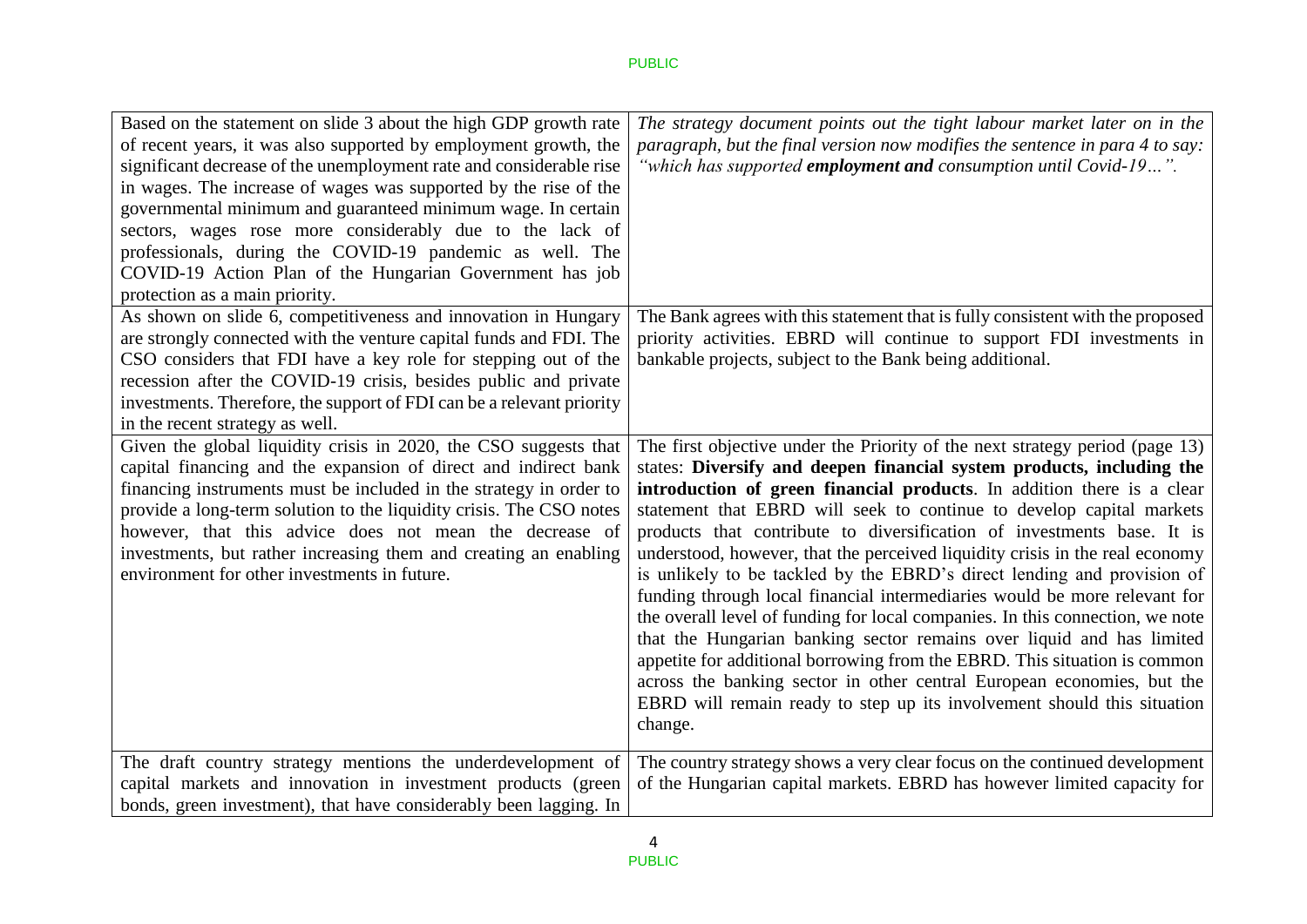| recent years, the companies are more open to classic capital<br>financing (as investment on stock exchange or issuance of bonds).<br>The new, SME-specific institutional and market framework is part<br>of the Hungarian Government's strategy, as Hungarian companies<br>must develop the capital market financing strategy<br>and<br>opportunities to support and strengthen their competitiveness.<br>These financing channels can be important tools for organisation<br>building, the separation of management and owner roles, the<br>realisation of investments, as well as expanding for export markets<br>and acquisition strategies.<br>The CSOs consider that - as SMEs are the most affected group by<br>the pandemic - measures are needed to strengthen them, as they | direct investment in SME's due to size constraints on individual direct loans<br>and equity investments.<br>The capital markets can indeed be a mechanism through which higher<br>standards of corporate governance are introduced and which in turn can open<br>a wide range of new opportunities – including export markets and acquisition<br>strategies.<br>SME's are indeed likely to be one of the most severely impacted groups and<br>there are already a number of soft loans and support mechanisms being |
|--------------------------------------------------------------------------------------------------------------------------------------------------------------------------------------------------------------------------------------------------------------------------------------------------------------------------------------------------------------------------------------------------------------------------------------------------------------------------------------------------------------------------------------------------------------------------------------------------------------------------------------------------------------------------------------------------------------------------------------------------------------------------------------|---------------------------------------------------------------------------------------------------------------------------------------------------------------------------------------------------------------------------------------------------------------------------------------------------------------------------------------------------------------------------------------------------------------------------------------------------------------------------------------------------------------------|
| represent the foundation for sustainable economic development.                                                                                                                                                                                                                                                                                                                                                                                                                                                                                                                                                                                                                                                                                                                       | channelled towards this sector.<br>The EBRD can consider directing finance to SME's through local financial<br>intermediaries. However, local banks remain highly liquid and, as a result,<br>have indicated little appetite for additional borrowing from the EBRD.                                                                                                                                                                                                                                                |
| EBRD financing can be expanded for providing basic food supply,<br>supporting agricultural improvements and improving the health<br>industry.                                                                                                                                                                                                                                                                                                                                                                                                                                                                                                                                                                                                                                        | The Priority provides the Bank with a wide scope to support COVID-19<br>recovery. As such, EBRD will continue to actively seek out bankable<br>projects with the private sector that supports COVID-19 recovery whether<br>these be in healthcare, sustainable agriculture or another sector.                                                                                                                                                                                                                       |
| The draft country strategy mentions the lack of simplicity of<br>taxation system. The Hungarian Government prioritises the fine<br>tuning and simplifying the tax system in order to promote the<br>competitiveness of the national economy. The work of the<br>National Operational staff for Economic Protection shows that, in                                                                                                                                                                                                                                                                                                                                                                                                                                                    | The document refers to the tax system in context of the EBRD's Business<br>Environment and Enterprise Performance Survey (BEEPS), which identified<br>paying taxes as the biggest obstacle facing businesses despite a low CIT rate.                                                                                                                                                                                                                                                                                |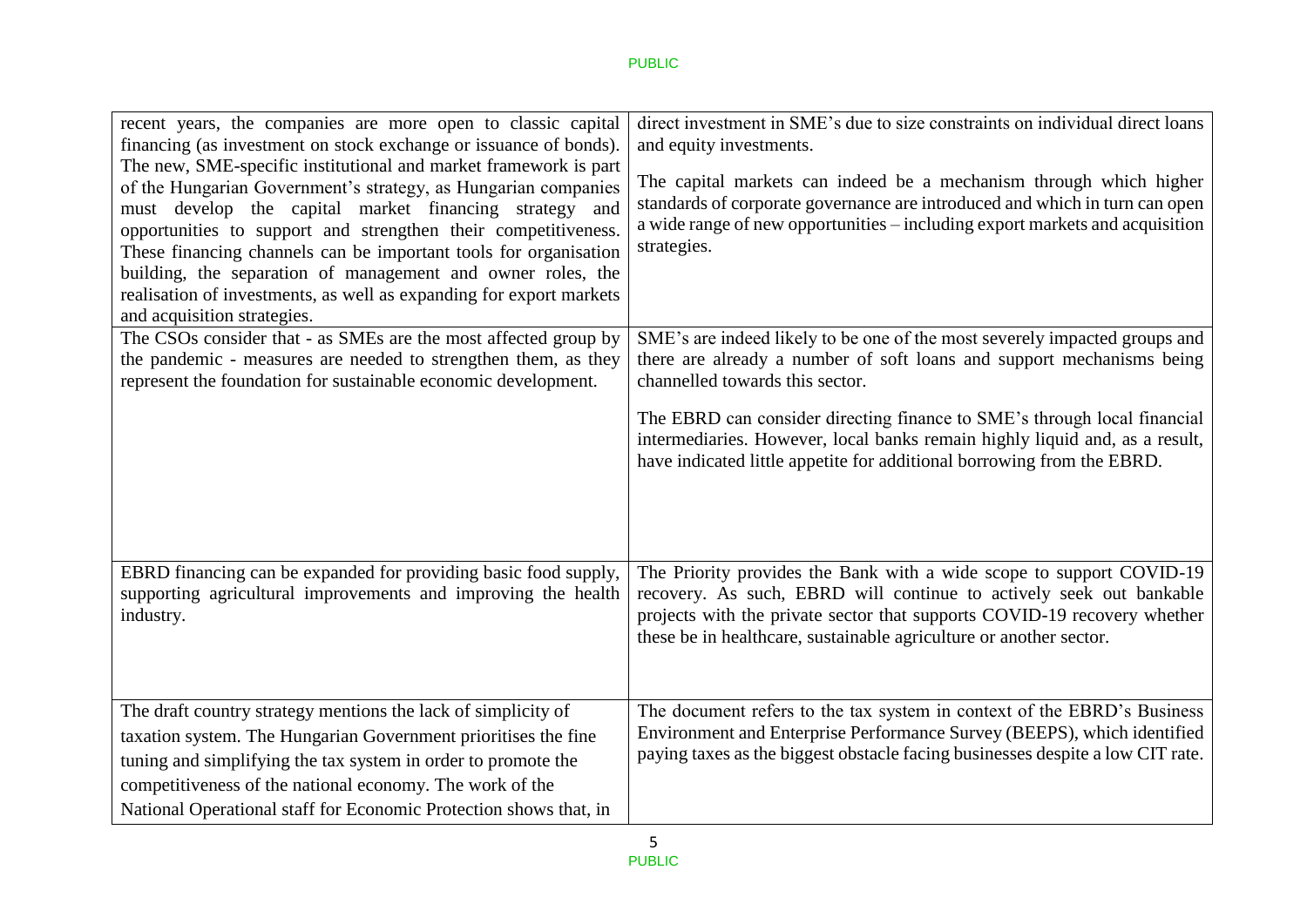| 2020, the Ministry of Finance made efforts to put the Hungarian<br>economy on a growth path, through identification and eradication<br>of bureaucratic rules and burdens, as well as the development,<br>rationalisation and adaptation of tax system to the current<br>economic challenges. |                                                                                                                                                                                                                                                                                                                                                                                                                                                                                                                                                                                                                                                                                                                                                                                                                    |  |
|----------------------------------------------------------------------------------------------------------------------------------------------------------------------------------------------------------------------------------------------------------------------------------------------|--------------------------------------------------------------------------------------------------------------------------------------------------------------------------------------------------------------------------------------------------------------------------------------------------------------------------------------------------------------------------------------------------------------------------------------------------------------------------------------------------------------------------------------------------------------------------------------------------------------------------------------------------------------------------------------------------------------------------------------------------------------------------------------------------------------------|--|
| Key objective 2 – Resource and energy efficiency / Decarbonisation; Renewables                                                                                                                                                                                                               |                                                                                                                                                                                                                                                                                                                                                                                                                                                                                                                                                                                                                                                                                                                                                                                                                    |  |
| As shown on slide 6, in the previous strategy period, the increase of<br>energy efficiency was a prior goal. The use of green energy, green<br>transportation and circular economy can be a supported priority in<br>the current strategy period as well.                                    | The Bank agrees that this is a key focus of the new country strategy as well<br>as the overall strategy of the EBRD to increase its share of investments aimed<br>at support for green economy transition.                                                                                                                                                                                                                                                                                                                                                                                                                                                                                                                                                                                                         |  |
| <b>Government Priorities and Stakeholder Engagement</b>                                                                                                                                                                                                                                      |                                                                                                                                                                                                                                                                                                                                                                                                                                                                                                                                                                                                                                                                                                                                                                                                                    |  |
| <b>Key Messages from Civil Society to EBRD</b>                                                                                                                                                                                                                                               |                                                                                                                                                                                                                                                                                                                                                                                                                                                                                                                                                                                                                                                                                                                                                                                                                    |  |
| We do not agree with the civil society key message stating,<br>"Breaches of human rights, transparency and anti-corruption are<br>increasing".                                                                                                                                               | Civil society organisations (CSOs) are integral audiences and partners of the<br>EBRD. They provide valuable contributions to the development of the<br>Bank's policies, strategies and the implementation of investment projects.<br>Holding governments and policy makers publicly accountable is another<br>important role they play. Therefore, we listen to them, consider and convey<br>their messages across the Bank, where applicable.<br>The quoted statement is one of the main messages received from the civil<br>society organisations consulted by the EBRD in regards to good governance<br>in Hungary. Accordingly, as standard practice, the Bank incorporated the<br>civil society's expressed views in the "Key Messages from Civil Society to<br>EBRD" section of the draft country strategy. |  |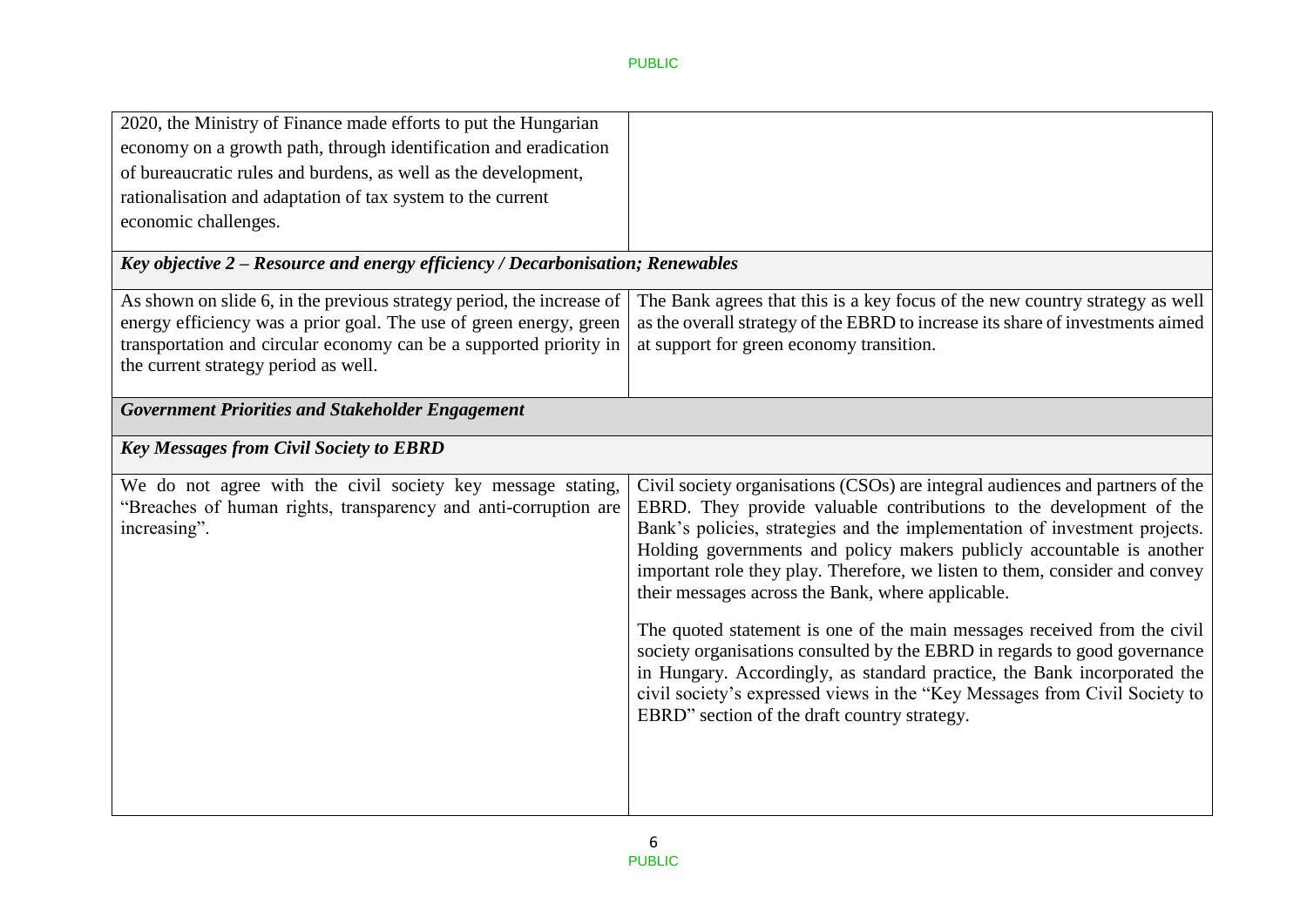### PUBLIC

| <b>EBRD Reform Areas Broadly Agreed with Authorities</b>                                                                                                                                                                                                                                                                                                                                                                                                                                                                                                                                                                                                                                                                                                                                                                                        |                                                                                                                                                                                                                                                                                                                                                                                                                                                                                                                                                                                                                                                                                                                                                                                                                                                                                                                                                                                                       |
|-------------------------------------------------------------------------------------------------------------------------------------------------------------------------------------------------------------------------------------------------------------------------------------------------------------------------------------------------------------------------------------------------------------------------------------------------------------------------------------------------------------------------------------------------------------------------------------------------------------------------------------------------------------------------------------------------------------------------------------------------------------------------------------------------------------------------------------------------|-------------------------------------------------------------------------------------------------------------------------------------------------------------------------------------------------------------------------------------------------------------------------------------------------------------------------------------------------------------------------------------------------------------------------------------------------------------------------------------------------------------------------------------------------------------------------------------------------------------------------------------------------------------------------------------------------------------------------------------------------------------------------------------------------------------------------------------------------------------------------------------------------------------------------------------------------------------------------------------------------------|
| The aim of EBRD strategy should include goals that are in line with<br>the EU package for containing the recession caused by COVID-19<br>pandemic. For example, the support of foreign investment.<br>Overcoming the recession can be supported by bolstering the SME<br>sector and better integrating SMEs into international supply chains.<br>For SMEs, green and digital innovation can be promoted by<br>funding, leading to a significant competitiveness increase for<br>companies and Hungary as a whole.<br>The support and development of the green economy $-$ and circular<br>economy $-$ in Hungary is one of the main aims of Hungarian<br>Ministry of Innovation and Technology (ITM). The CSOs find it<br>important to provide opportunities and funding for SMEs to make<br>green investments, including through ITM projects. | As stated above, EBRD's strategy for the coming period clearly states that<br>it will support COVID-19 recovery. The strategy does not aim to highlight<br>every conceivable beneficiary but certainly the Priority enables FDI<br>investment to be supported during the next strategy period.<br>Regarding the SME sector, due to loan size constraints, EBRD does not<br>have a mechanism through which it can invest debt directly into such<br>companies (which already receive considerable support in the form of soft<br>loans). EBRD can however provide funding to both SME's and individuals<br>to support green investments indirectly through loans to partner banks<br>providing the such programmes receive the necessary government support<br>in the form of enabling legislative changes, and potential grant co-financing<br>to further incentivise the beneficiary. In addition, EBRD shall continue to<br>supply equity to Hungarian SMEs though local and regional equity funds. |
| In line with the development of EU Capital Union, it would be<br>important to take steps in the development of Hungarian Capital<br>Market, promoting the diversification of corporate financial<br>resources supporting the issue and use of green bonds and other<br>green financial instruments for small investors or retail investors.                                                                                                                                                                                                                                                                                                                                                                                                                                                                                                     | It is a clearly stated goal that the EBRD will continue to support the<br>development of the capital markets products to contribute to diversifying<br>the investment base. The success is dependent on developing a wider<br>investor base and working with the government to ensure that the<br>legislative environment is conducive and both the required investor<br>protection regulation and the necessary financial incentives are in place.                                                                                                                                                                                                                                                                                                                                                                                                                                                                                                                                                   |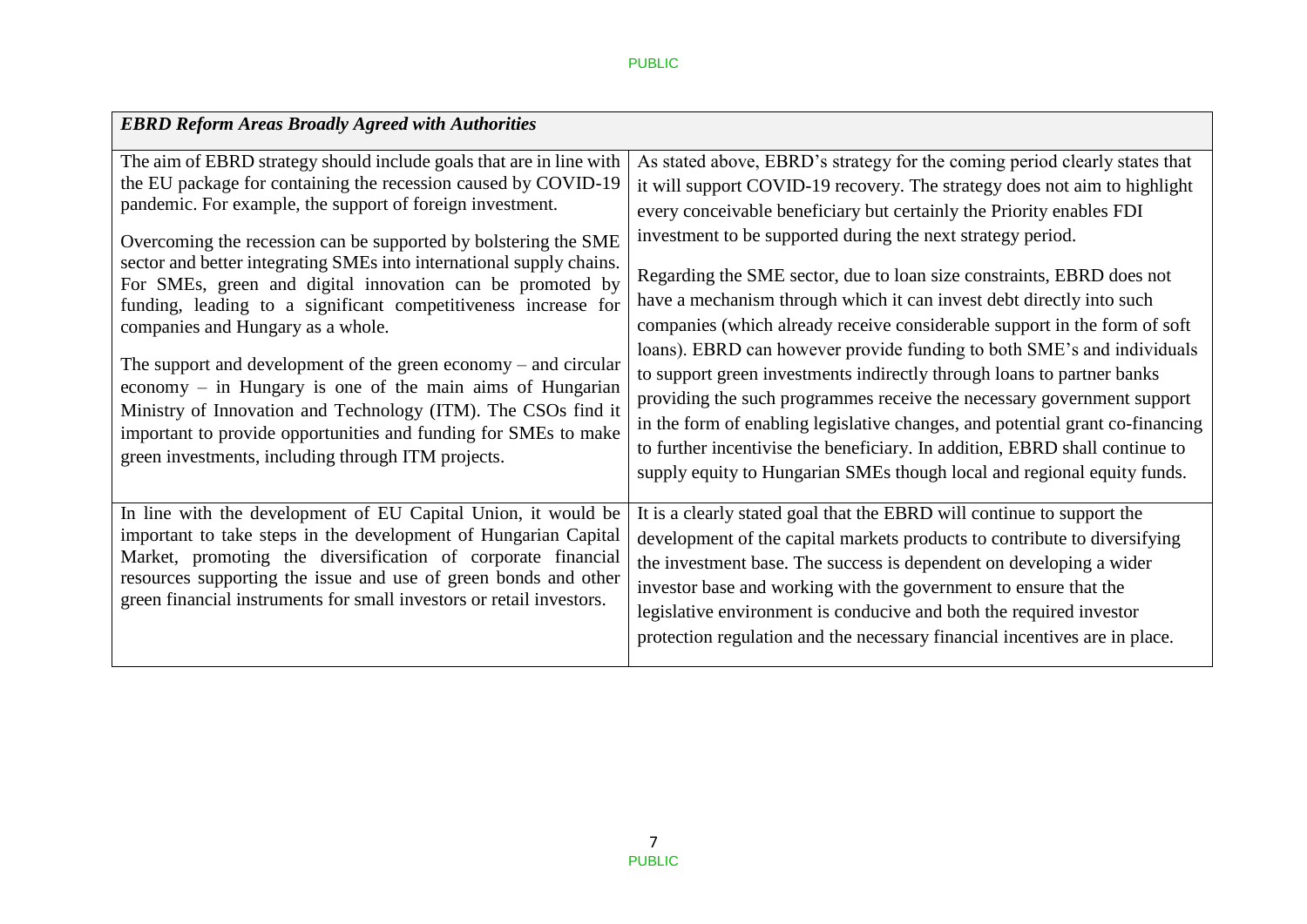## **EBRD Strategy for Hungary**

### **Consultation with civil society, 8 October 2020**

#### **Summary of key messages from CSOs:**

- CSOs endorsed the Bank's priority for supporting green investments and green financial products in Hungary, but also highlighted that considering Hungary as an 'advanced transition economy' may cause misunderstanding as further reforms of the business environment and governance are needed.
- The EBRD management emphasised the Bank's focus on the private sector and limited collaboration with the Hungarian Government focused on policy engagement rather than direct public sector financing, and Hungary's comparatively advanced position according to economic indicators, despite the challenges in transparency and good governance highlighted by the civil society.

#### Good Governance

- Apart from green investments, CSOs also noted other areas where support is needed in Hungary, such as human rights and gender issues. CSOs questioned the EBRD's flexibility in supporting these areas.
- Civil society organisations consider that good governance, transparency and anticorruption policies are crucial for a well-functioning market economy, and that in Hungary the situation is getting more challenging, impacting the economic transition as well.
- CSOs recommended that the EBRD should continue supporting private sector investments and focus on market-based solutions when cooperating with the Hungarian Government.
- Civil society organisations advised the Bank to consider strengthening large institutions that work for improving rule of law and engaging with CSOs in the country. Even though the EBRD's mandate is limited to addressing gaps in economy, the challenges in democratic transition negatively affect the economy in the long term, according to the CSOs.
- The EBRD management pointed to the Bank's standards and commitment to transparency, business integrity and anti-corruption, which were not detailed in the draft country strategy as they are the 'modus operandi' of the EBRD.

### Green Economy

 CSOs expressed concern about the current condition of green economy in the country, stating that they perceive the current lack of sufficient funds for green financing to be